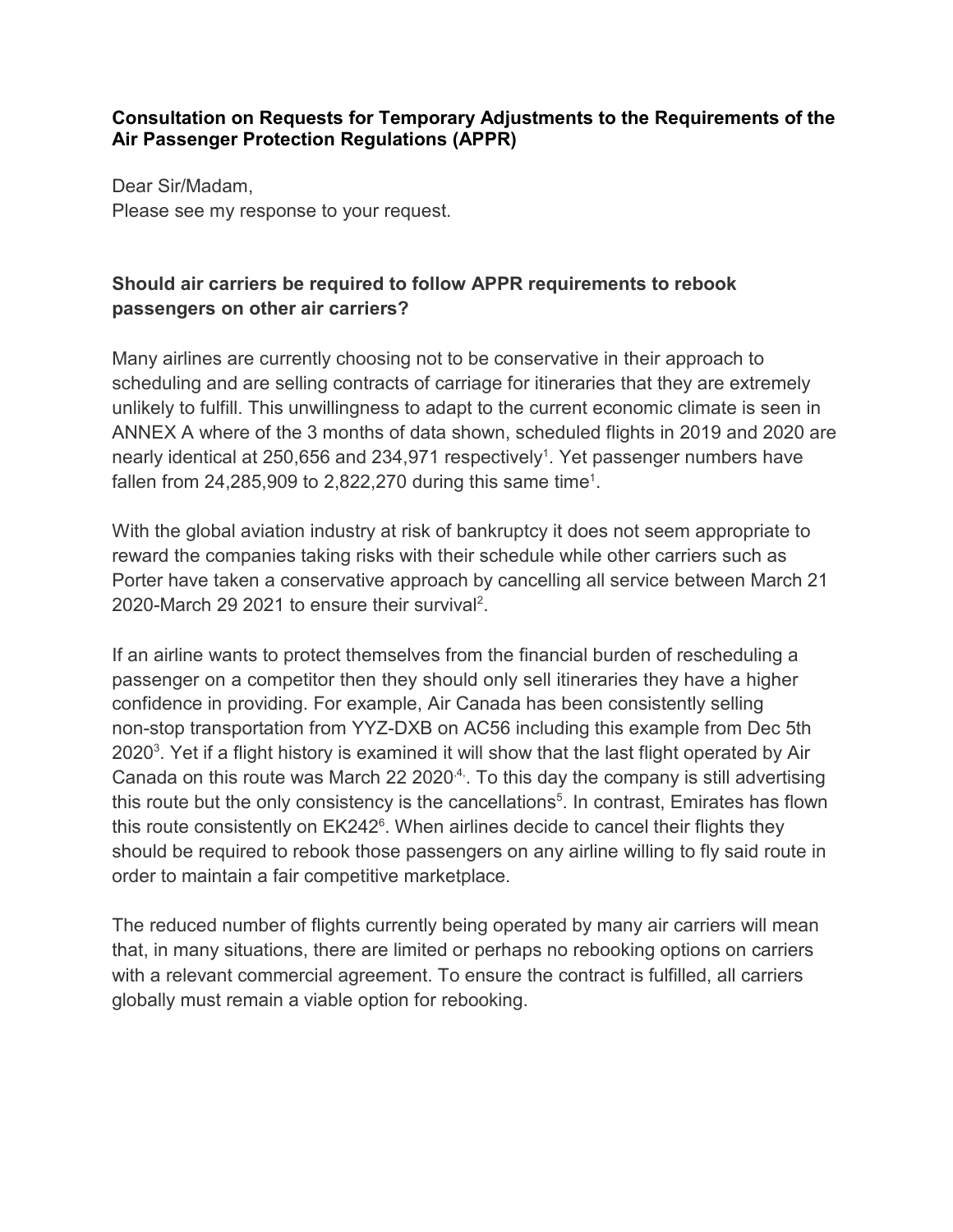### **Should air carriers be given more time to respond to requests for compensation filed between July 1, 2020 and September 29, 2020?**

Delaying the assessment of compensation requests exclusively aids the airlines. It serves no benefit to an affected passenger. Air carriers have laid off 10's of thousands of staff for the sole purpose of cutting costs. It could be expected with national unemployment rates peaking at 13.7% in May and the most recent data from December showing an 8.8% rate, many of the previous staff members would gladly be redistributed to a new position in the company dealing with passenger complaints to cover any man power/time constraints that the companies face<sup>7</sup>.

Previous decisions to remove a passenger's right to compensation were made to allow carriers to focus on immediate demands, such as repatriating Canadians stranded abroad, and to adjust their operations to accurately reflect new drastically lower passenger demand levels $^{\rm 8}$ . None of these factors are present at this time.

The CTA currently has a backlog of greater than 22,000 complaints before them and at last report has yet to begin dealing with **any** that were submitted since March 2020<sup>9,10</sup>. No passenger protection has been enforced to date by the CTA for events since the COVID-19 pandemic began. This is an inexcusable performance standard. Passenger confidence in the airlines **and** the CTA needs to be increased, not decreased.

Airlines have shown bad faith by denying passengers of their rights in previous examples of legitimate compensation requests and all major Canadian carriers are currently under investigation for mass misrepresentation during compensation requests since the APPR went into effect<sup>11</sup>.

# **Should air carriers have to pay compensation for inconvenience under more limited circumstances?**

for example: only if they told passengers about the disruption less than 3 days in advance (instead of 14 days); and only if the passenger's delay was 6 or more hours (instead of 3 or more hours);

As seen in the Data from Annex A, the percentage of passengers who booked tickets 3-14 days in advance rose from 15% in 2019 to 34.3% in 2020 $^\text{\tiny 1}$ . This data leads to the conclusion that passengers are now twice as likely to book within the window where compensation is required as they know they are protected by enforceable consequences from last minute carrier induced cancellations. By reducing/eliminating this window you would be reducing consumer confidence in ~⅓ of the current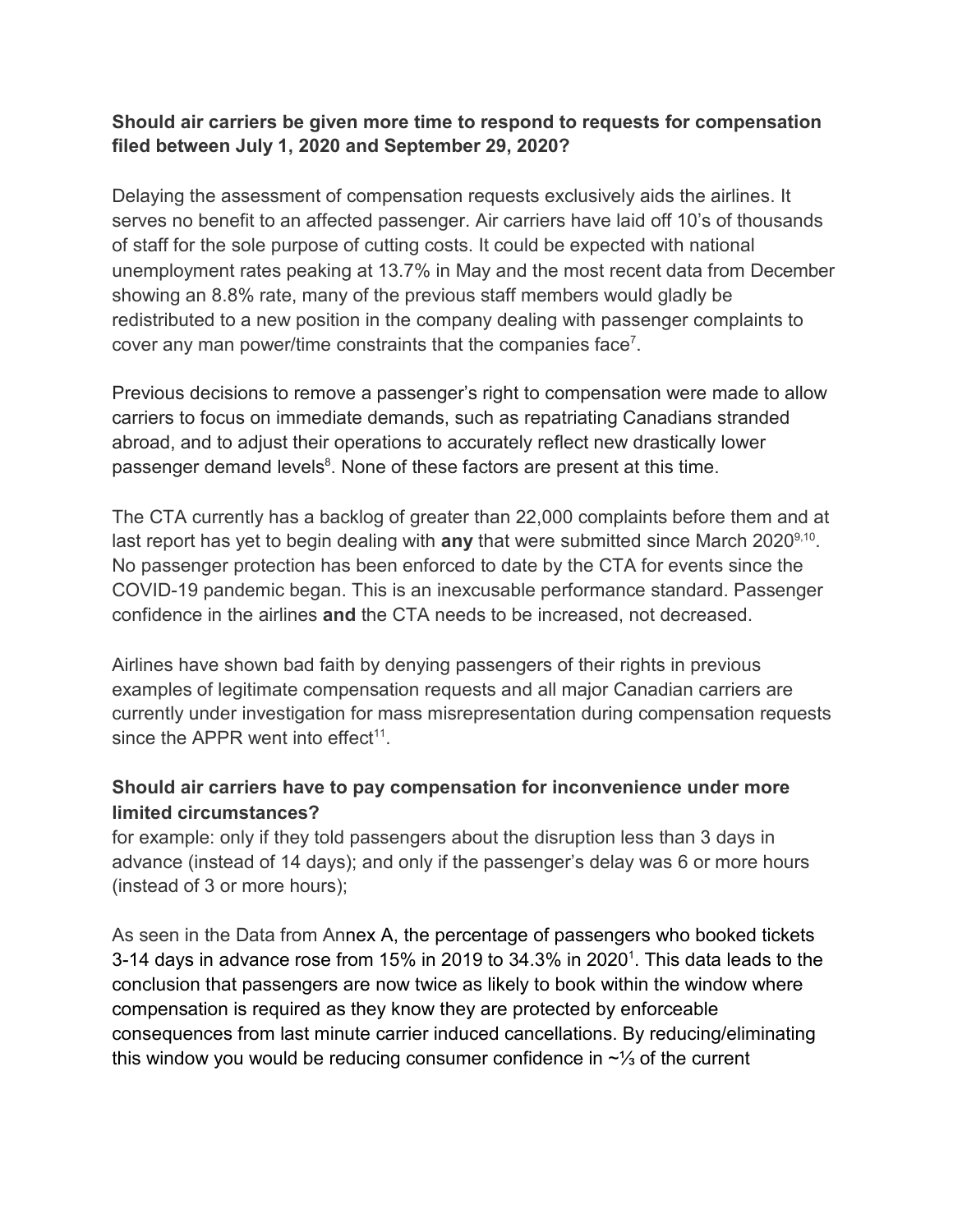customers. This action is likely to result in even shorter booking windows by customers and even harder load factors to predict for airlines.

Airline pilots and flight crew would suffer from further unpredictability of schedule and unfairly encounter poorer working conditions from angry passengers and last minute work schedule changes.

As most governments advise or require only essential travel be taken by citizens under current health conditions, it can be assumed that many newly purchased itineraries are for a sole purpose and have limited flexibility. Allowing an increased flight delay without compensation would further destroy demand from the dominant sub sector of current customers.

Other federally regulated sectors such as banks have had further restrictions placed on them by their regulator during this pandemic just like other times of economic stress<sup>12</sup>. Restrictions on spending and greater cash reserve requirements are added in order to maintain consumer confidence to avoid scenarios such as a "run on the bank", and to protect society from a critical systematic failure of vital economic infrastructure.

In a previous Determination, the Agency's refusal to continue exemptions was made on the basis that "Sunwing and Air Canada have not provided evidence that they are facing the same sorts of operational imperatives and the sudden, drastic changes that characterized the initial stages of the pandemic, and they have not shown why, after more than 3 months, it is not possible to adapt operations to new realities such as health and safety precautions" <sup>13</sup>. This statement remains as true now as it was when written.

The sole beneficiaries from limiting compensation would be those individuals with financial interests in the company's profitability.

#### **How long should any temporary adjustments be in place?**

Based on all concerns expressed in this document they should be put in place for 0 days.

If for some reason the CTA does decide to remove any passenger protection rights it should be conditional on the following:

1 Only new bookings made between the affected dates can be subject to these adjustments as passengers who booked in advance have vested rights and should not be subject to an ex post facto regulation.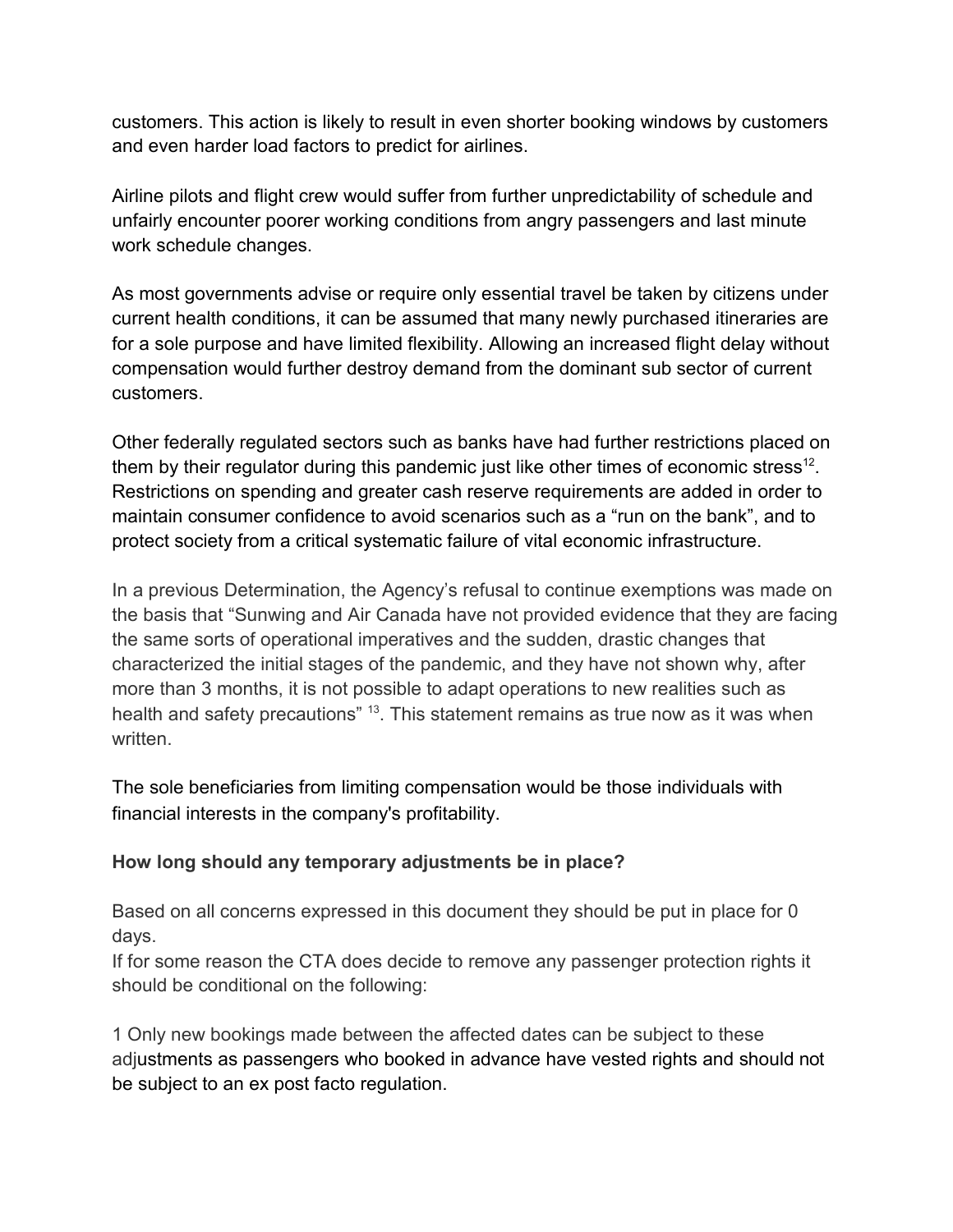2 All points of sale for new bookings during the relevant time period should require a consumer to expressly acknowledge that they accept not being protected by the regulations as written. It cannot be assumed that a meaningful number of passengers will be aware of any changes to the APPR during the relevant period.

To illustrate this point, as of my submission there are 28 people/organizations who have responded to the agency's request for feedback and thus are confirmed as aware of the situation. In 2019, Canada had 162,185,308 air passengers<sup>14</sup>. This is the best data we have pointing towards the number of passengers that are potentially affected by any changes. Using this data, only a miniscule 0.000000166% of the travelling public can be confirmed as being aware of their rights potentially being removed. In this scenario, passengers caught off guard assuming they still maintain their rights under the APPR will be understandably frustrated which would likely cause thousands of new complaints to the CTA which is allegedly already stretched beyond its capacity limits.

Air passengers are not debtors to airlines, are not equity holders, they are customers. Airlines seem to have forgotten that they require paying passengers to recover from this financial stress and consumer confidence is vital. Air passengers have never been given temporary additional rights to compensation during good financial times for airlines nor when things are "difficult" for society. The same needs to be true in reverse.

The CTA's mandate does not implicate the financial well-being of the airlines<sup>15</sup>. It is designed to provide consumer protection and efficient, reliable transportation for all Canadians. Neither would be accomplished by removing passenger rights.

Garrett Wellwood Jan 28 2021

- 1. [https://otc-cta.gc.ca/eng/consultation-paper-requested-temporary-adjustments-air](https://otc-cta.gc.ca/eng/consultation-paper-requested-temporary-adjustments-air-pass)[pass](https://otc-cta.gc.ca/eng/consultation-paper-requested-temporary-adjustments-air-pass)[enger-protection-regulations](https://otc-cta.gc.ca/eng/consultation-paper-requested-temporary-adjustments-air-passenger-protection-regulations)
- 2. [https://www.flyporter.com/en-ca/about-us/news](https://www.flyporter.com/en-ca/about-us/news-details?title=Porter+Airlines+updates+t)[details?title=Porter+Airlines+updates+t](https://www.flyporter.com/en-ca/about-us/news-details?title=Porter+Airlines+updates+t) [entative+restart+of+flights+to+March+29+2021+01](https://www.flyporter.com/en-ca/about-us/news-details?title=Porter%2BAirlines%2Bupdates%2Btentative%2Brestart%2Bof%2Bflights%2Bto%2BMarch%2B29%2B2021%2B01)
- 3. <https://imgur.com/a/BmAVYw3>
- 4. <https://flightaware.com/live/flight/ACA56>
- 5. <https://imgur.com/a/S97c4AP>
- 6. <https://www.flightera.net/en/flight/EK242>
- 7. <https://www150.statcan.gc.ca/t1/tbl1/en/tv.action?pid=1410028703>
- 8. <https://www.otc-cta.gc.ca/eng/ruling/a-2020-47>